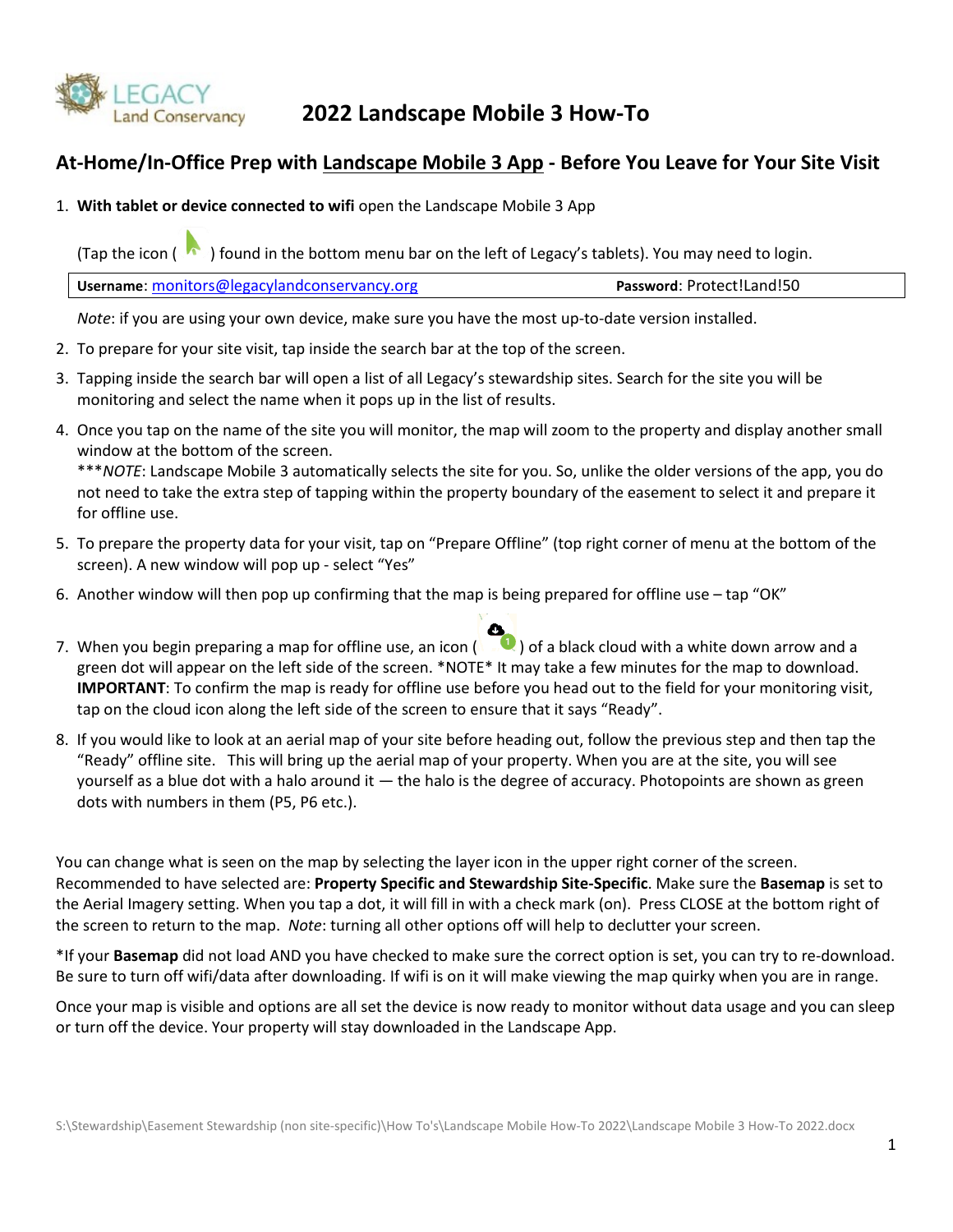

**2022 Landscape Mobile 3 How-To**

### **Onsite Data Collection with Landscape Mobile 3 – Once you have arrived at the property:**

- 1. Turn on or wake up your tablet. If you shut the device down before you left home, open the app and make sure you are looking at your monitoring property on the map. Tap within the boundary of your property, and you will again see a menu pop-up in the bottom of your screen.
- 2. a) Officially kick off your monitoring visit by clicking "**Site Visits**" (near the bottom-left corner of the screen). b) To start a new site visit, tap in the box that says "**Select a Visit Type…**" select "**Annual Monitoring**" and tap "**OK.**"
- 3. Now you will have a new window pop up, the Site Visit Details window. Select "**START VISIT**" in the upper righthand corner to begin. Once you have started the visit, click the arrow in the upper left corner to return to the map and conduct your visit.
- 4. **Use the map as a guide while walking the property.** The property map includes green waypoints. These are baseline photo points to use as a **guide** for picture locations.
- 5. To **take a picture**: tap the camera icon (**Compart of the right side of your screen.**

This will activate the camera. Frame your shot and tap the white button at the bottom of screen.

If you like the picture, tap "keep", then take another picture or tap "close". You do not need to name the individual photos. Direction taken is automatically recorded.

**Note: Hold the tablet in portrait mode when you open up the camera. Once the camera is opened you can take the photo in portrait or landscape mode, but you need to hold the tablet vertically initially to ensure directional accuracy in the photo.** 

- 6. Continue this process for each set of photos. You may take a picture at any location you think appropriate, not just at the photo points. For example: to document a brush pile in the woods you would take the photo and put in a description of what it is from the photo screen menu.
	-
- 7. IMORTANT: When you have finished photo monitoring, tap the site visit button  $\left[\begin{array}{c} \epsilon_0^{-1} \\ \epsilon_1 \end{array}\right]$  on the map screen. Enter the site visit methods, fill out the monitoring form with information collected from the landowner, and then select **STOP VISIT** in red in the upper right corner. This will conclude your monitoring visit and prepare the data for upload.
- 8. **Data for your visit will not sync automatically when your device is reconnected to wifi. This is a change from the**

**most recent landscape update. You must connect to wifi, and then click the icon with two arrows in a circle to ensure your data is synchronized as the app no longer does it automatically.** Once you have connected to wifi, and pressed the icon **after** your site visit, your data may take some time to upload. Click the two arrows in a circle icon again to verify your data has been synced. Once it is synchronized, you can click the black cloud arrow icon from the map screen, select the trash can next to your site, and then **Yes**. This will delete the offline data from your tablet.

9. If you did not fill out the monitoring form on the mobile app before ending the site visit, or prefer to fill out the monitoring form from your desktop, look to the **Landscape Database How-To 2022** for guidance.

S:\Stewardship\Easement Stewardship (non site-specific)\How To's\Landscape Mobile How-To 2022\Landscape Mobile 3 How-To 2022.docx